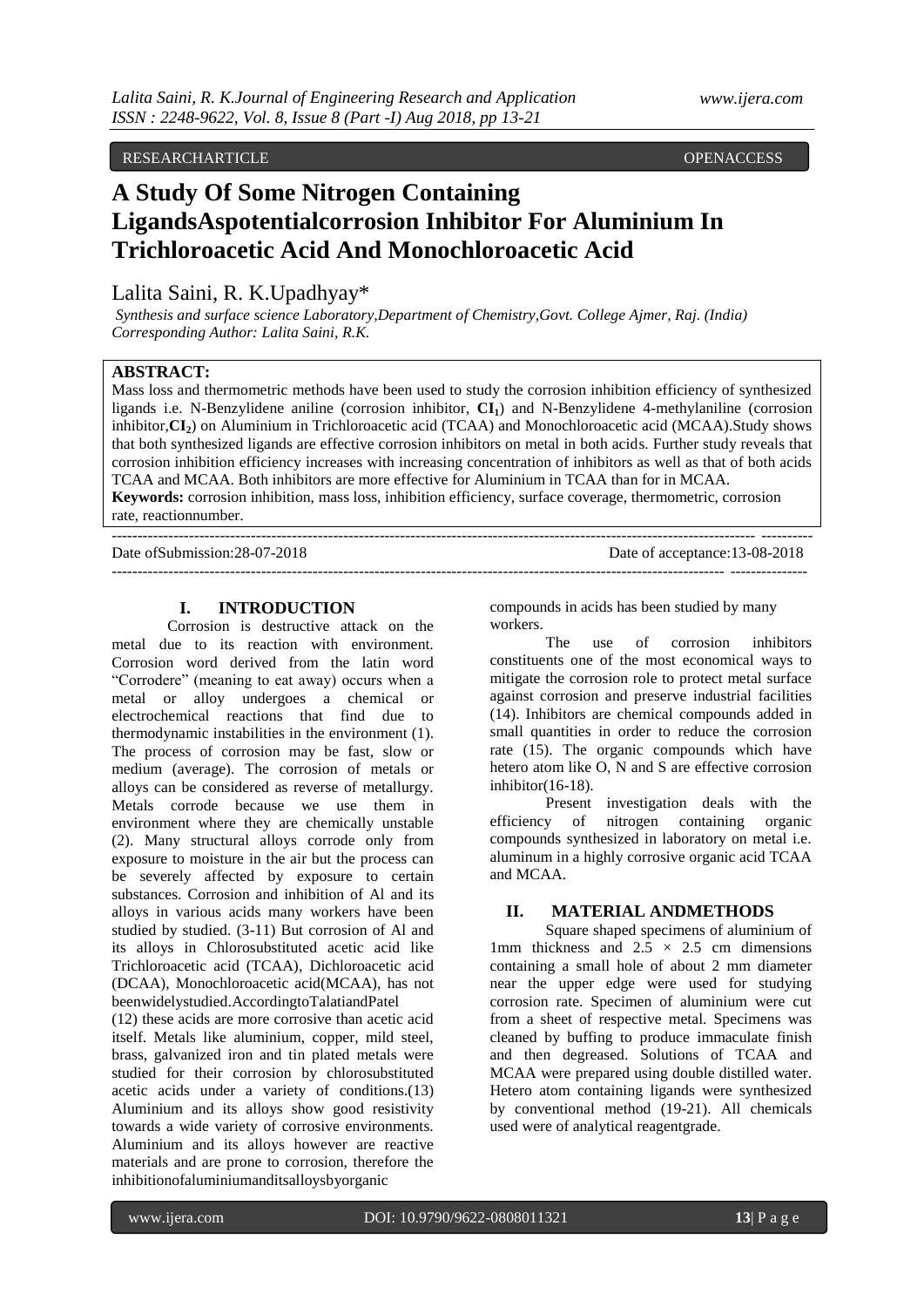

Specimen was suspended by glass hook made of fine glass capillary tube in a beaker containing 50 mL of the test solution at 298K. After the sufficient exposure the specimens were cleaned by running water. Duplicate experiments were performed in each case and mean values of the mass loss werecalculated.

The corrosion rate (CR) in milli meter per year (mm /yrs.) can be obtained by the following equation(22).

Corrosion rate (mm/yr) = 
$$
\frac{87.6 \Delta M}{ATd}
$$

Where ∆M is the mass loss of specimen in mg, A is the area of exposure of specimen in square cm, T is the time in hours and D is the density of specimen in g/cm3

The percentage inhibition efficiency was calculated as (23).

$$
\eta\% = \frac{100\ (\Delta M_u - \Delta M_i)}{\Delta M_u}
$$

Where ∆Mu and ∆Mi are the mass loss of the specimen in uninhibited acid and in inhibited solution respectively

The degree of surface coverage  $\theta$  can be calculated as (24).

$$
\theta = \frac{(\Delta M_u - \Delta M_i)}{\Delta M_u}
$$

Inhibition efficiency (η%)was also determined by using the thermometric technique .This involved the Immersion of single specimen measuring 2.5×2.5 cm in an insulated reaction chamber containing 250 mL of solution at room temperature .Temperature changes were measured

at intervals of 5 minute using a digital thermometer with precision of 0.1℃. The temperature increased slowly at first then rapidly and attained a maximum value before falling. The maximum temperature wasrecorded.

Percentage inhibition efficiency (η%) was calculated as (25).

$$
\eta\% = \frac{100 \text{ (RNU-RNi)}}{\text{RNU}}
$$

Where RNU and RNi are the reaction number in uninhibited solution and in inhibited solution respectively where RN is definedas.

Tm-Ti

t

$$
RN =
$$

Where:

 $Tm \rightarrow$  maximum temperature of solution

 $Ti \rightarrow$  Initial temperature of solution

t→ time required to reach the maximum temp.( in min)

## **III. RESULTS ANDDISCUSSION**

Corrosion behavior of aluminium in different concentrations of trichloroacetic acid and Monochloroacetic acid in different concentrations ofnewly synthesized corrosion inhibitors  $(Cl<sub>1</sub>$  and  $CI<sub>2</sub>$ )have been studied and the results are depicted in table 1-6respectively.

Table -1 shows mass loss (∆M), percentage inhibition efficiency (η%) for 0.1N, 0.5N, 1N, 2N trichloroacetic acid for aluminium. From the table it is observed that the inhibition efficiency increases with increase in the concentration of inhibitor for given concentration of TCAA. It is also clear from the table.1 that each inhibitor has higher efficiency at higher concentration of inhibitor. The maximum efficiency 99.88% was shown by  $CI_2$  whereas  $CI_2$  shows maximum efficiency 84.14%. It means  $CI<sub>1</sub>$  is a better corrosion inhibitor than  $CI<sub>2</sub>$ . Table.2 shows the variation of surface coverage  $θ$  and log $θ$ 

/ (1-θ) along with η% in different concentration of TCAA. It is also clear from the table that surface coverage also increases with increasing concentration of acid.

Loss in mass and percentage inhibition efficiency and surface coverage for various concentrations of MCAA and inhibitors are given in table.3 and 4 for aluminium .Same trends are observed for MCAA also. More efficiency was shown at an inhibitor concentration of 40 ppm in 2NMCAA.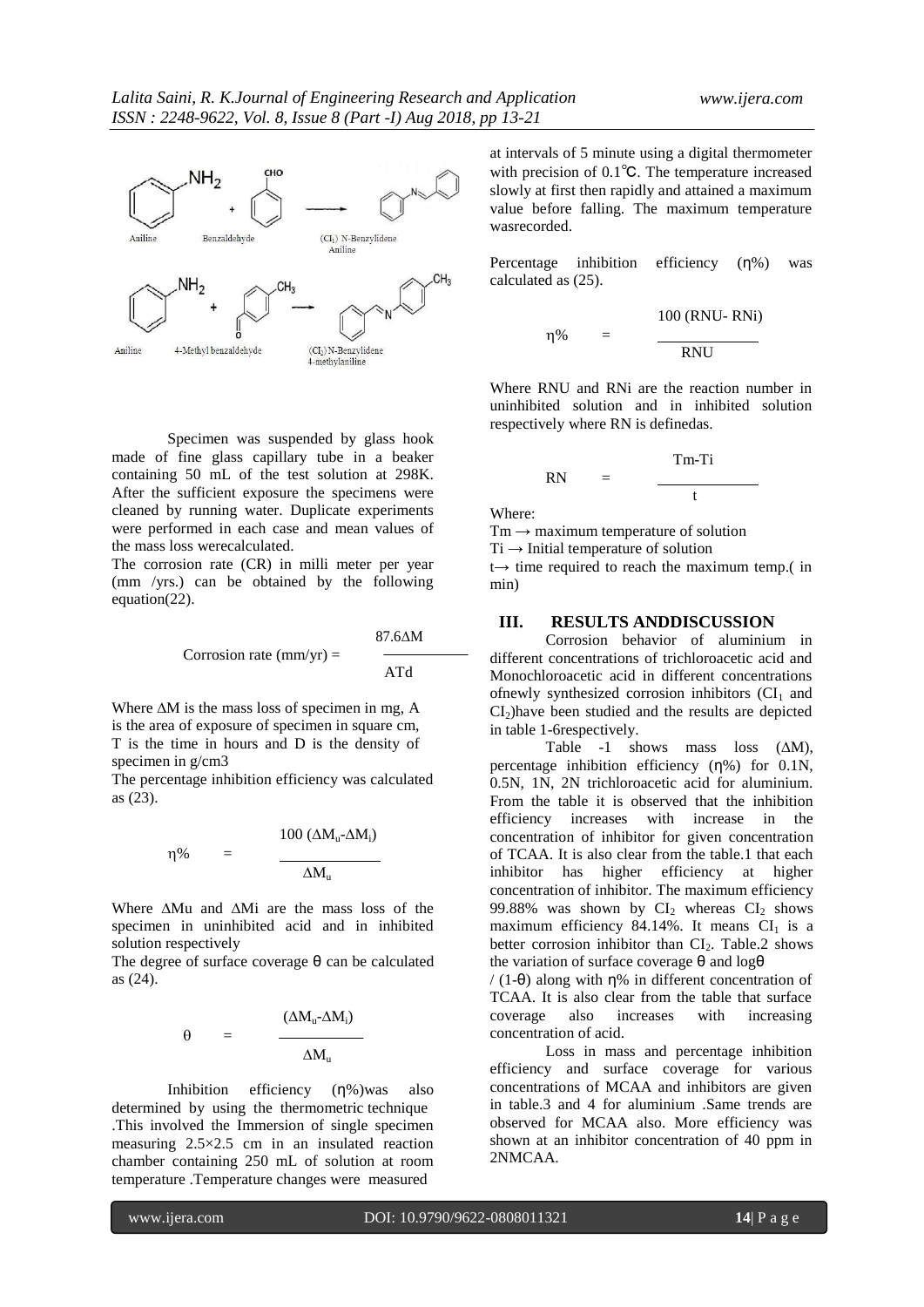Corrosion inhibition behavior of two synthesized corrosion inhibitor for aluminum in TCAA and MCAA solutions were determined by thermometric method. Temperature changes for Aluminum in 1N, 2N and 3N TCAA and MCAA were recorded with various inhibitor concentrations. Since no significant temperature changes were observed for lower concentrations of both acids so observation were taken at higher concentration. The maximum efficiency was obtained with the highest concentration of acids (3N TCAA and 3N MCAA). From the table it is clear that η% increases with concentration of acids.  $CI<sub>1</sub>$  shows maximum efficiency 79.86% and  $CI<sub>2</sub>$ shows maximum efficiency 84.72% these results indicate that  $CI_2$  show more inhibitionefficiency

It may be due to a possible reason that in CI2,-CH3 group exerts a positive inductive (+I) effect which increase the electron density at the nitrogen Atom. It has been observed that the inhibition efficiency increases as the acid concentration increases and at high concentration of acid +I effect of -CH3 groups in  $CI<sub>2</sub>$  is more dominant than steric hindrance of -CH3group.

Fig. 1 to 4 show the variation of inhibition efficiency with concentration of inhibitor for aluminium in TCAA whereas Fig.5 to 8 show the variation of inhibition efficiency (η%) with concentration for Al in MCAA.

#### **IV. CONCLUSION**

The present study shows that aluminium have tendency to be corroded in acid media.

than CI<sub>1</sub>. Same trends are also observed for Al also as shown in table.

It means η% increases from low concentration to high concentration for each acid strength, simultaneously η% increase with increasing concentration of acids. From the table it is obvious that  $CI_1$  shows maximum efficiency 79.86% whereas  $CI<sub>2</sub>$  shows maximum efficiency 84.72% for aluminium. It means  $CI<sub>2</sub>$  is a better corrosion inhibitor than  $CI<sub>1</sub>$ .

The results revealed that  $CI<sub>1</sub>$  work as better corrosion inhibitor in mass loss method because its lone pair electrons facilitate the adsorption process.  $CI_2$  may be less effective due to presence of bulky i.e. methyl group along with two phenyl groups. On other hand in thermometric method  $CI_2$  is a better corrosion inhibitor than  $CI_1$ . Corrosion rate of aluminium is maximum in TCAA in comparison to MCAA compounds having hetero atoms like N are good corrosion inhibitors in organic acids like TCAA and MCAA. N containing inhibitors have sufficient electron density due to presence of lone pair of electrons. When these inhibitors come in contact of acids they dissociate and are adsorbed on the surface and cover active sites of metal, thus retard the attack of acid on metal surface. On increasing the concentration of inhibitor the inhibition efficiency in acid increases due to more adsorption on the metallic active sites. Similarly on increasing the concentration of acid more dissociation of inhibitor takes place which block the active sites of metal thus efficiency of inhibitor is higher in higher concentration ofacid.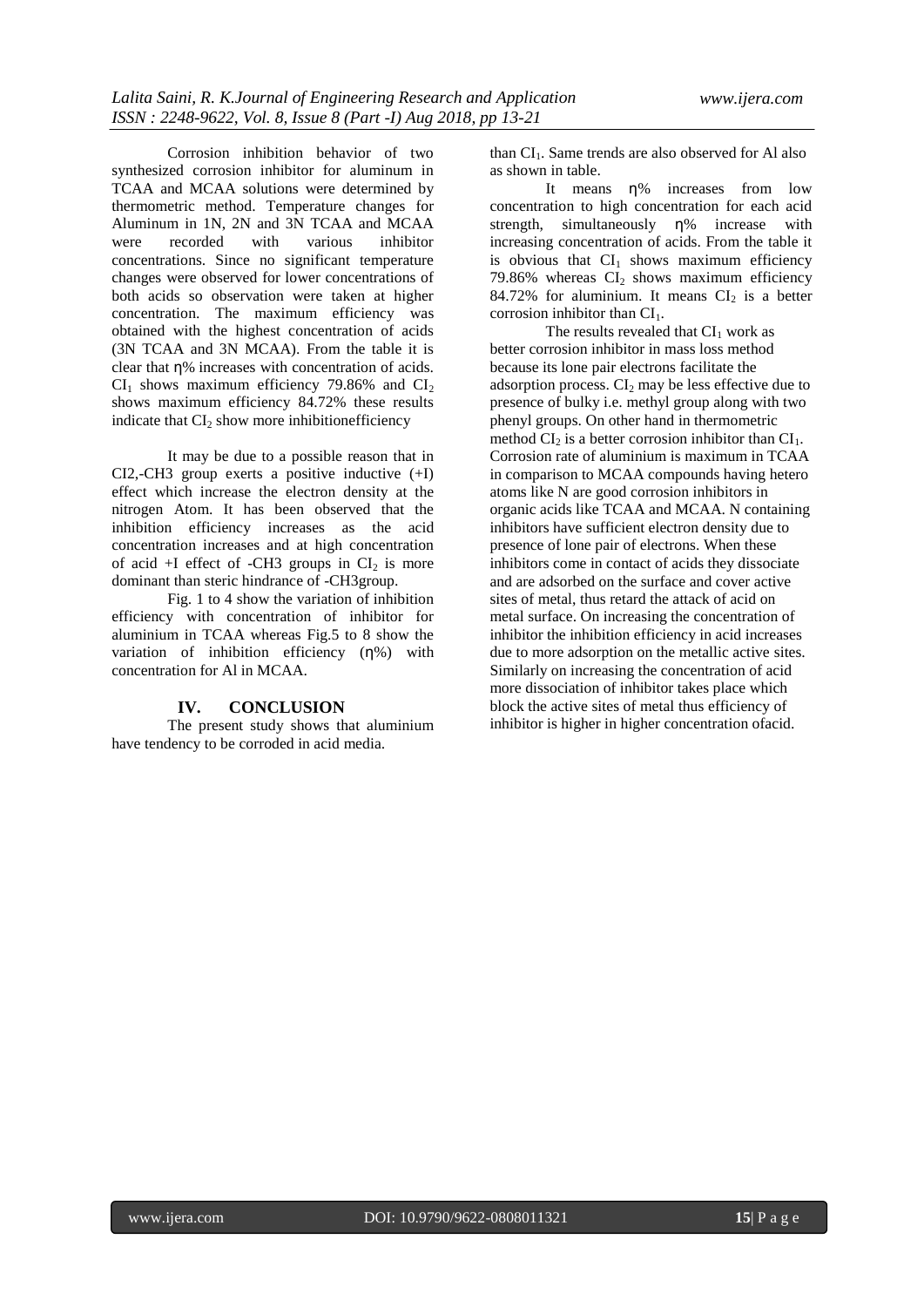| Table -1                                                                                                          |
|-------------------------------------------------------------------------------------------------------------------|
| Mass loss ( $\Delta$ M) and inhibition efficiency ( $\eta$ %) for Aluminium in TCAA solution with given inhibitor |
| addition at 298K                                                                                                  |
| Surface Area: 6.25cm <sup>2</sup>                                                                                 |

| Inhibitor<br>addition | 0.1 N TCAA (94hrs) |       |       | 0.5 N TCAA (48hrs) |       |       | 1 N TCAA (3hrs) |       |        | 2 N TCAA (1.30hrs) |       |         |
|-----------------------|--------------------|-------|-------|--------------------|-------|-------|-----------------|-------|--------|--------------------|-------|---------|
|                       | ΔМ.<br>(mg)        | η%    | C.R.  | ΔM.<br>(mg)        | η%    | C.R   | ΔМ.<br>(mg)     | η%    | C.R.   | ΔM.<br>(mg)        | η%    | C.R.    |
| Uninhibited           | 188.7              |       | 10.42 | 189.0              |       | 20.44 | 439.2           |       | 759.97 | 259.2              |       | 1035.02 |
| CI <sub>1</sub>       |                    |       |       |                    |       |       |                 |       |        |                    |       |         |
| 10 ppm                | 156.1              | 17.27 | 8.62  | 141.2              | 25.29 | 15.27 | 273.5           | 37.72 | 473.25 | 33.3               | 87.15 | 132.97  |
| $20$ ppm              | 140.2              | 25.70 | 7.74  | 139.7              | 26.08 | 15.10 | 148.0           | 66.30 | 256.09 | 25.1               | 90.31 | 100.22  |
| 30 ppm                | 128.1              | 32.11 | 7.07  | 98.9               | 47.67 | 10.69 | 110.6           | 74.81 | 191.37 | 07.1               | 97.26 | 28.35   |
| 40 ppm                | 119.0              | 36.93 | 6.57  | 65.0               | 65.60 | 07.02 | 005.0           | 98.86 | 8.65   | 00.5               | 99.88 | 01.99   |
|                       |                    |       |       |                    |       |       |                 |       |        |                    |       |         |
| CI <sub>2</sub>       |                    |       |       |                    |       |       |                 |       |        |                    |       |         |
| $10$ ppm              | 153.8              | 18.49 | 8.49  | 121.8              | 35.55 | 13.17 | 244.7           | 44.28 | 423.42 | 88.00              | 66.04 | 351.39  |
| 20 ppm                | 148.7              | 21.19 | 8.21  | 112.8              | 40.31 | 12.19 | 235.7           | 46.33 | 407.84 | 79.3               | 69.40 | 316.65  |
| $30$ ppm              | 141.4              | 25.06 | 7.80  | 98.4               | 47.93 | 10.64 | 146.3           | 66.68 | 253.15 | 57.3               | 77.89 | 228.80  |
| 40 ppm                | 136.8              | 27.50 | 7.55  | 77.9               | 58.78 | 8.42  | 86.7            | 80.25 | 150.02 | 41.1               | 84.14 | 164.11  |

## **Table -2**

Inhibition efficiency  $(\eta\%)$  and surface coverage  $(\theta)$  for Aluminum inTCAA solution with given inhibitor **addition at 298K Surface Area: 6.25cm<sup>2</sup>**

| <b>Inhibitor</b><br>addition                                               | 0.N TCAA (94hrs)                 |                                      |                                                  | 0.5 N TCAA (48hrs)               |                                      |                                               | 1 N TCAA (3hrs)                  |                                      |                                            | 2 N TCAA (1.30 hrs)              |                                      |                                      |
|----------------------------------------------------------------------------|----------------------------------|--------------------------------------|--------------------------------------------------|----------------------------------|--------------------------------------|-----------------------------------------------|----------------------------------|--------------------------------------|--------------------------------------------|----------------------------------|--------------------------------------|--------------------------------------|
|                                                                            | η%                               | θ                                    | $\log(\frac{\theta}{1-\theta})$                  | η%                               | θ                                    | ð<br>$\log(\frac{1}{1-\theta})$               | η%                               | θ                                    | $\log(\frac{e}{1-e})$                      | η%                               | θ                                    | $log(\frac{1}{1-\theta})$            |
| Uninhibited<br>$\rm{CI_{1}}$<br>$10$ ppm<br>$20$ ppm<br>$30$ ppm<br>40 ppm | 17.27<br>25.70<br>32.93<br>36.93 | 0.1727<br>0.2570<br>0.3293<br>0.3693 | $-0.6803$<br>$-0.4610$<br>$-0.3251$<br>$-0.2324$ | 25.27<br>26.08<br>47.67<br>65.60 | 0.2527<br>0.2608<br>0.4767<br>0.6560 | $-0.4708$<br>$-0.4524$<br>$-0.0405$<br>0.2803 | 37.72<br>66.30<br>74.81<br>98.07 | 0.3772<br>0.6630<br>0.7481<br>0.9807 | $-0.2177$<br>0.2938<br>0,4727<br>1.7059    | 87.15<br>90.31<br>97.26<br>99.88 | 0.8715<br>0.9031<br>0.9726<br>0.9988 | 0.8313<br>0.9694<br>1.5501<br>2.9202 |
| CI <sub>2</sub><br>10 ppm<br>$20$ ppm<br><b>30 ppm</b><br>40 ppm           | 23.79<br>29.67<br>32.48<br>38.27 | 0.2379<br>0.2967<br>0.3248<br>0.3827 | $-0.5056$<br>$-0.3748$<br>$-0.3178$<br>$-0.2075$ | 35.55<br>40.31<br>47.13<br>58.78 | 0.3555<br>0.4031<br>0.4713<br>0.5878 | $-0.2583$<br>$-0.1704$<br>$-0.0499$<br>0.1541 | 44.28<br>46.33<br>66.68<br>91.64 | 0.4428<br>0.4633<br>0.6668<br>0.9164 | $-0.0998$<br>$-0.6386$<br>0.3012<br>1.0398 | 66.04<br>69.40<br>77.89<br>84.14 | 0.6604<br>0.6940<br>0.7789<br>0.8414 | 0.2888<br>0.3556<br>0.5468<br>0.7246 |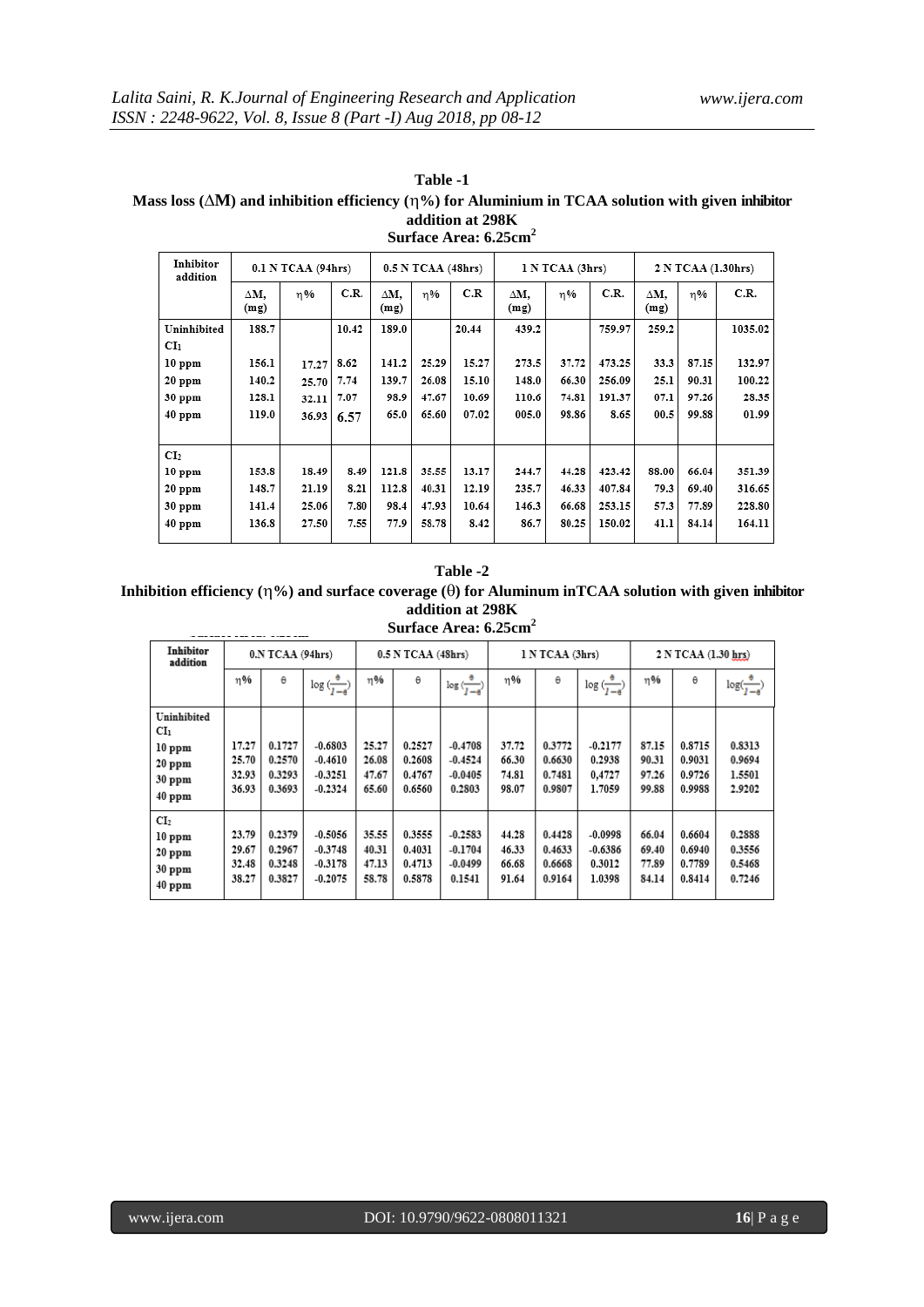| Table -3                                                                                                       |
|----------------------------------------------------------------------------------------------------------------|
| Mass loss $(\Delta M)$ and inhibition efficiency $(\eta\%)$ for Aluminum in MCAA solution with given inhibitor |
| addition at 298K                                                                                               |
| Surface Area: 6.25cm <sup>2</sup>                                                                              |

| Inhibitor                |             | 0.1 N MCAA (240 hrs.) | 0.5 N MCAA (240hrs.) |             |                |      | 1N MCAA (240 hrs.) |       | 2N MCAA (240 hrs.) |             |                          |      |
|--------------------------|-------------|-----------------------|----------------------|-------------|----------------|------|--------------------|-------|--------------------|-------------|--------------------------|------|
| addition                 | ΔМ.<br>(mg) | n%                    | C.R.                 | ΔМ.<br>(mg) | n%             | C.R  | ΔМ.<br>(mg)        | n%    | C.R.               | ΔM.<br>(mg) | η%                       | C.R. |
| Uninhibited              | 31.8        |                       | 0.69                 | 38.3        | $\overline{a}$ | 0.83 | 40.2               |       | 0.87               | 42.1        | $\overline{\phantom{a}}$ | 0.91 |
| $\mathbf{C}\mathbf{I}_1$ |             |                       |                      |             |                |      |                    |       |                    |             |                          |      |
| $10$ ppm                 | 28.0        | 11.94                 | 0.60                 | 27.8        | 27.41          | 0.60 | 17.3               | 56.96 | 0.37               | 17.0        | 59.61                    | 0.37 |
| $20$ ppm                 | 26.3        | 17.29                 | 0.57                 | 25.1        | 34.46          | 0.54 | 16.0               | 60.19 | 0.35               | 14.1        | 66.50                    | 0.30 |
| $30$ ppm                 | 25.3        | 20.44                 | 0.54                 | 21.0        | 45.16          | 0.45 | 14.3               | 64.67 | 0.31               | 10.1        | 74.58                    | 0.22 |
| $40$ ppm                 | 23.9        | 24.84                 | 0.51                 | 20.1        | 47.51          | 0.43 | 13.5               | 66.41 | 0.29               | 09.9        | 76.48                    | 0.21 |
|                          |             |                       |                      |             |                |      |                    |       |                    |             |                          |      |
| CI <sub>2</sub>          |             |                       |                      |             |                |      |                    |       |                    |             |                          |      |
| $10$ ppm                 | 31.5        | 00.94                 | 0.68                 | 36.9        | 03.65          | 0.80 | 23.1               | 42.53 | 0.50               | 30.5        | 27.55                    | 0.66 |
| $20$ ppm                 | 31.3        | 01.57                 | 0.68                 | 30.8        | 19.58          | 0.67 | 22.5               | 44.09 | 0.49               | 24.0        | 42.99                    | 0.52 |
| 30 ppm                   | 29.8        | 06.28                 | 0.64                 | 29.1        | 24.02          | 0.63 | 20.2               | 49.75 | 0.44               | 20.9        | 50.35                    | 0.45 |
| 40 ppm                   | 27.1        | 14.77                 | 0.59                 | 27.1        | 29.24          | 0.59 | 19.9               | 50.49 | 0.43               | 18.0        | 57.24                    | 0.39 |
|                          |             |                       |                      |             |                |      |                    |       |                    |             |                          |      |

| Table -4                                                                                                            |
|---------------------------------------------------------------------------------------------------------------------|
| Inhibition efficiency $(\eta\%)$ and surface coverage $(\theta)$ for Aluminum in MCAA solution with given inhibitor |
| addition at 298K                                                                                                    |
| Surface Area: 6.25cm <sup>2</sup>                                                                                   |

| Inhibitor<br>addition                                       | 0.1 N MCAA (240 hrs.)            |                                      |                                                  | 0.5 N MCAA (240 hrs.)            |                                      |                                                  |                                  | <b>IN MCAA (240 hrs.)</b>            |                                               | 2N MCAA (240 hrs.)               |                                      |                                            |
|-------------------------------------------------------------|----------------------------------|--------------------------------------|--------------------------------------------------|----------------------------------|--------------------------------------|--------------------------------------------------|----------------------------------|--------------------------------------|-----------------------------------------------|----------------------------------|--------------------------------------|--------------------------------------------|
|                                                             | n%                               | θ                                    | $\log(\frac{1}{1-a})$                            | n%                               | θ                                    | $\log(\frac{1}{1-\theta})$                       | n%                               | θ                                    | $\log(\frac{1}{1-\theta})$                    | η%                               | θ                                    | $\log\left(\frac{1}{1-a}\right)$           |
| Uninhibited<br>CI <sub>1</sub>                              |                                  |                                      |                                                  |                                  |                                      |                                                  |                                  |                                      |                                               |                                  |                                      |                                            |
| 10 ppm<br>20 ppm<br>30 ppm<br>$40$ ppm                      | 11.94<br>17.29<br>20.44<br>24.84 | 0.1194<br>0.1729<br>0.2044<br>0.2484 | $-0.8677$<br>$-0.6797$<br>-0.5902<br>$-0.4808$   | 03.65<br>19.58<br>24.02<br>29.24 | 0.0365<br>0.1958<br>0.2402<br>0.2924 | $-1.4215$<br>$-0.6135$<br>$-0.5001$<br>$-0.3838$ | 42.53<br>44.09<br>49.75<br>50.49 | 0.4253<br>0.4409<br>0.4975<br>0.5049 | $-0.1307$<br>$-0.1031$<br>$-0.0043$<br>0.0085 | 27.55<br>42.99<br>50.35<br>57.24 | 0.2755<br>0.4299<br>0.5035<br>0.5724 | $-0.4199$<br>$-0.1225$<br>0.0060<br>0.1297 |
| CI <sub>2</sub><br>$10$ ppm<br>20 ppm<br>30 ppm<br>$40$ ppm | 00.94<br>01.57<br>06.28<br>14.77 | 0.0094<br>0.0157<br>0.0628<br>0.1477 | $-2.0227$<br>$-1.7972$<br>$-1.1738$<br>$-0.7612$ | 27.41<br>34.46<br>45.16<br>47.51 | 0.2741<br>0.3466<br>0.4516<br>0.4751 | $-0.4229$<br>$-0.2753$<br>$-0.0843$<br>$-0.0432$ | 56.96<br>60.19<br>64.67<br>66.41 | 0.5696<br>0.6019<br>0.6467<br>0.6641 | 0.1216<br>0.1795<br>0.2625<br>0.2960          | 59.61<br>66.50<br>74.58<br>76.48 | 0.5961<br>0.6650<br>0.7458<br>0.7648 | 0.1690<br>0.2977<br>0.4674<br>0.5121       |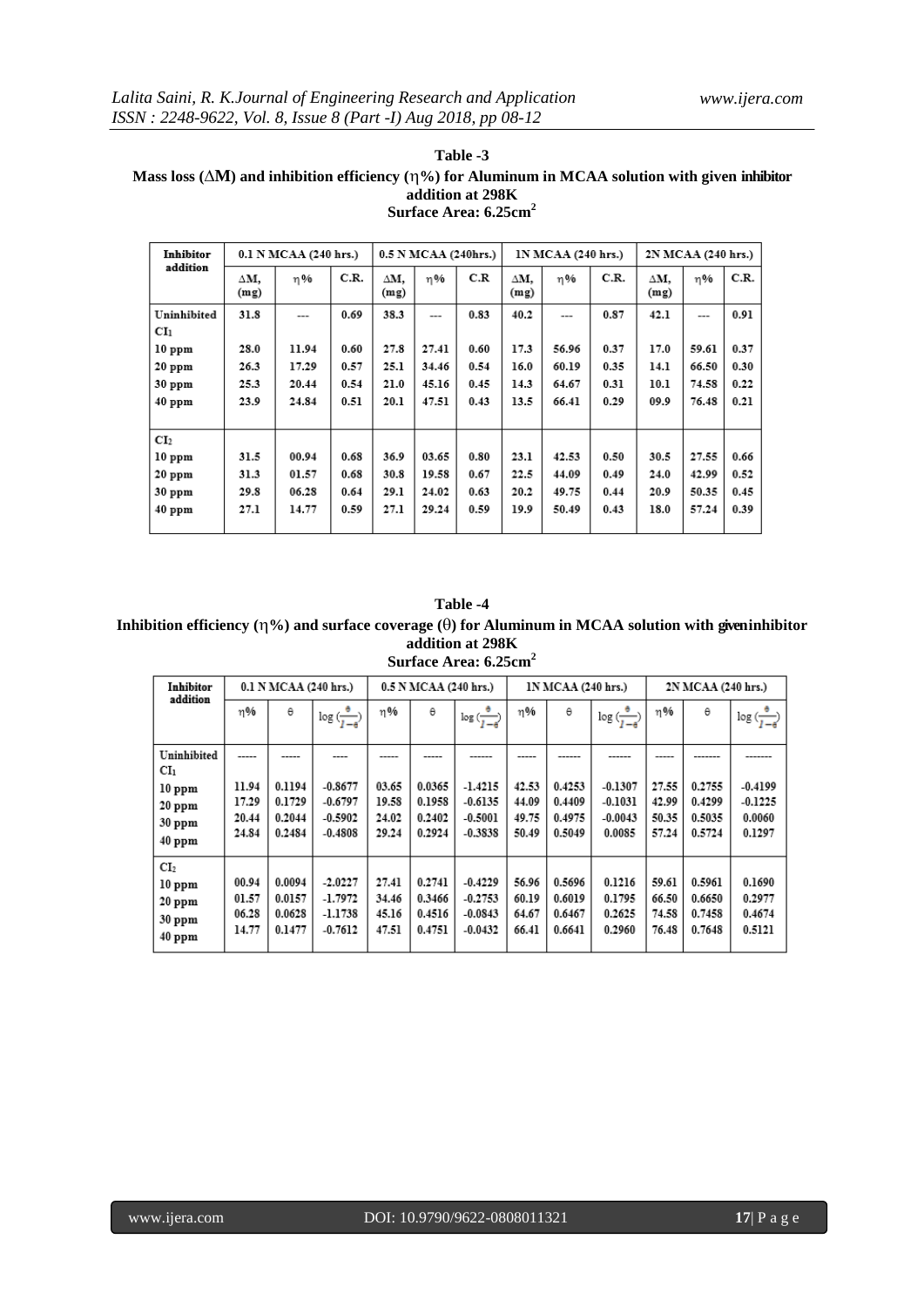| Inhibitor                      | <b>IN TCAA</b> |       |           | 2N TCAA | <b>3N TCAA</b> |       |  |
|--------------------------------|----------------|-------|-----------|---------|----------------|-------|--|
|                                | RN             | η%    | <b>RN</b> | η%      | <b>RN</b>      | η%    |  |
| Uninhibited<br>CI <sub>1</sub> | 20.66          |       | 46.41     |         | 1.44           |       |  |
| $10$ ppm                       | 14.00          | 32.23 | 20.81     | 55.16   | 1.06           | 26.38 |  |
| 20 ppm                         | 11.33          | 45.15 | 18.40     | 60.35   | 0.57           | 60.41 |  |
| 30 ppm                         | 10.00          | 51.59 | 14.44     | 68.88   | 0.66           | 54.16 |  |
| 40 ppm                         | 07.33          | 64.50 | 10.45     | 77.48   | 0.29           | 79.86 |  |
| CI <sub>2</sub>                |                |       |           |         |                |       |  |
| $10$ ppm                       | 18.03          | 12.72 | 16.80     | 63.80   | 0.62           | 56.94 |  |
| 20 ppm                         | 14.64          | 29.13 | 12.83     | 72.35   | 0.52           | 63.88 |  |
| 30 ppm                         | 12.01          | 41.86 | 11.20     | 75.86   | 0.35           | 75.69 |  |
| 40 ppm                         | 06.02          | 70.86 | 08.42     | 81.85   | 0.22           | 84.72 |  |

**Table :5 Reaction Number (RN) and percentage inhibition (%) for Aluminium in TCAA solution withinhibitor additions**

**Table :6 Reaction Number (RN) and percentage inhibition (%) for Aluminium in MCAA solution withinhibitor additions**

| <b>Inhibitor</b>               | <b>IN MCAA</b> |                |              | 2N MCAA        | <b>3N MCAA</b> |                |  |
|--------------------------------|----------------|----------------|--------------|----------------|----------------|----------------|--|
|                                | RN             | η%             | RN           | η%             | RN             | η%             |  |
| Uninhibited<br>CI <sub>1</sub> | 1.56           |                | 3.23         |                | 2.51           |                |  |
| $10$ ppm                       | 1.26           | 19.23          | 2.31         | 26.48          | 1.93           | 23.10          |  |
| $20$ ppm<br>30 ppm             | 1.20<br>0.93   | 23.07<br>40.32 | 2.20<br>2.08 | 31.88<br>35.60 | 1.42<br>1.25   | 43.42<br>50.19 |  |
| 40 ppm                         | 0.86           | 44.74          | 1.98         | 38.69          | 0.91           | 63.74          |  |
|                                |                |                |              |                |                |                |  |
| CI <sub>2</sub>                |                |                |              |                |                |                |  |
| $10$ ppm                       | 1.23           | 21.15          | 0.61         | 81.11          | 1.64           | 34.66          |  |
| 20 ppm                         | 1.19           | 23.71          | 0.20         | 38.08          | 1.33           | 47.01          |  |
| 30 ppm                         | 0.89           | 42.94          | 2.30         | 28.79          | 1.04           | 58.56          |  |
| 40 ppm                         | 0.82           | 47.43          | 1.53         | 52.63          | 0.73           | 70.91          |  |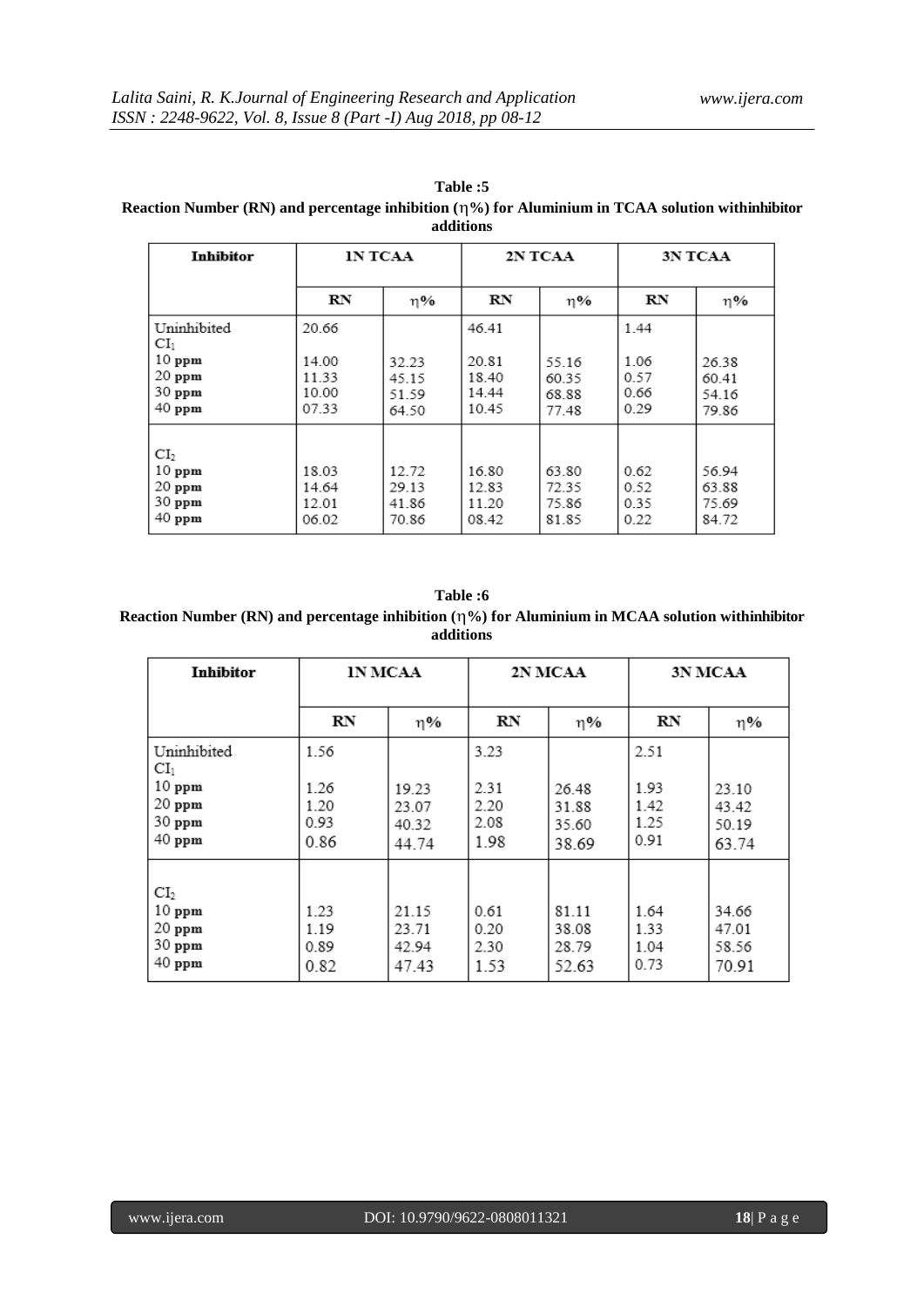

**Fig.1:** Variation of inhibition efficiency with concentration of inhibitor for Aluminum in 0.1 N TCAA



Fig.2: Variation of inhibition efficiency with concentration of inhibitor for Aluminum in 0.5 N TCAA



Fig.3: Variation of inhibition efficiency with concentration of inhibitor for Aluminium in 1N TCAA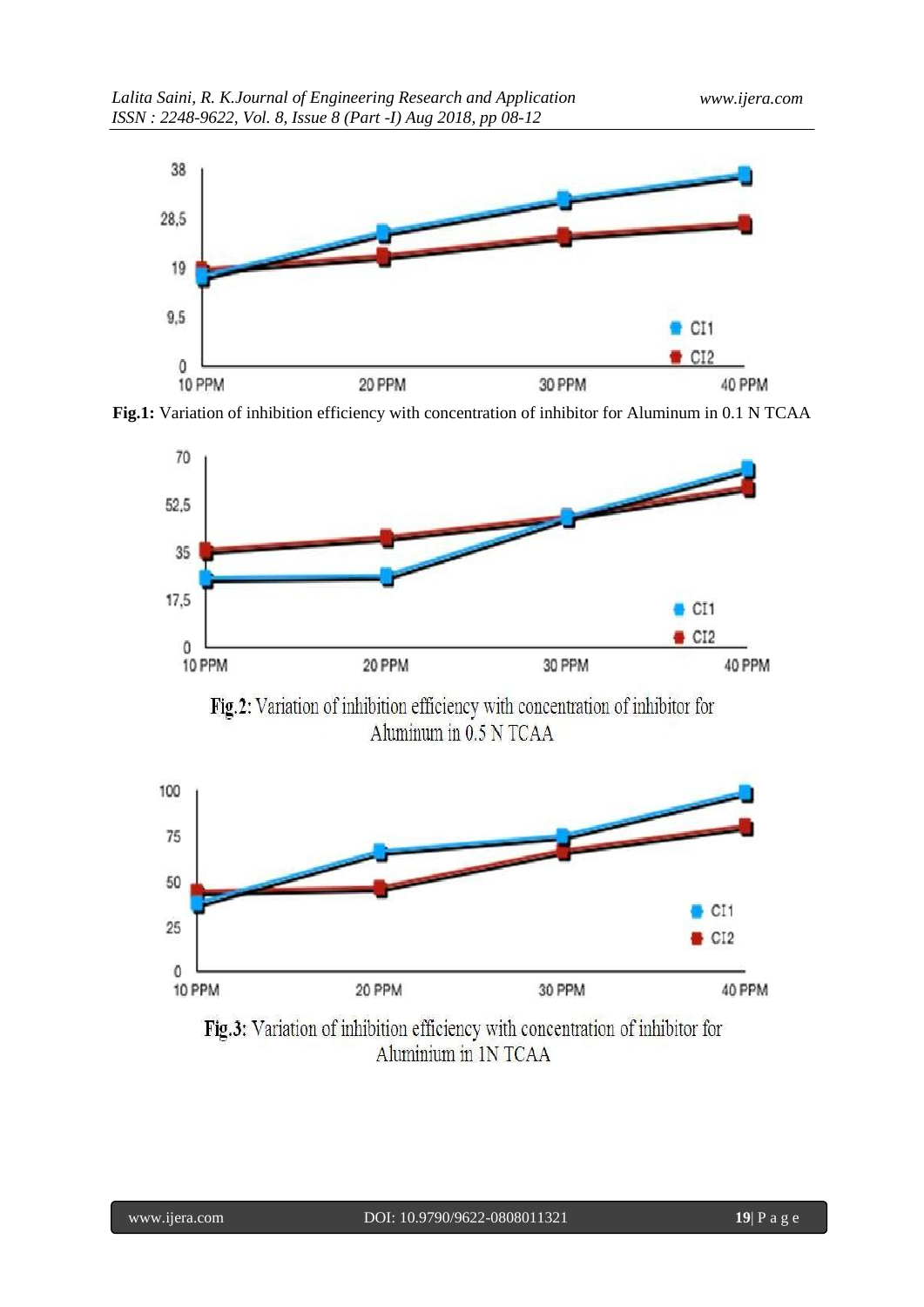

Fig.6: Variation of inhibition efficiency with concentration of inhibitor for Aluminum in 0.5 N MCAA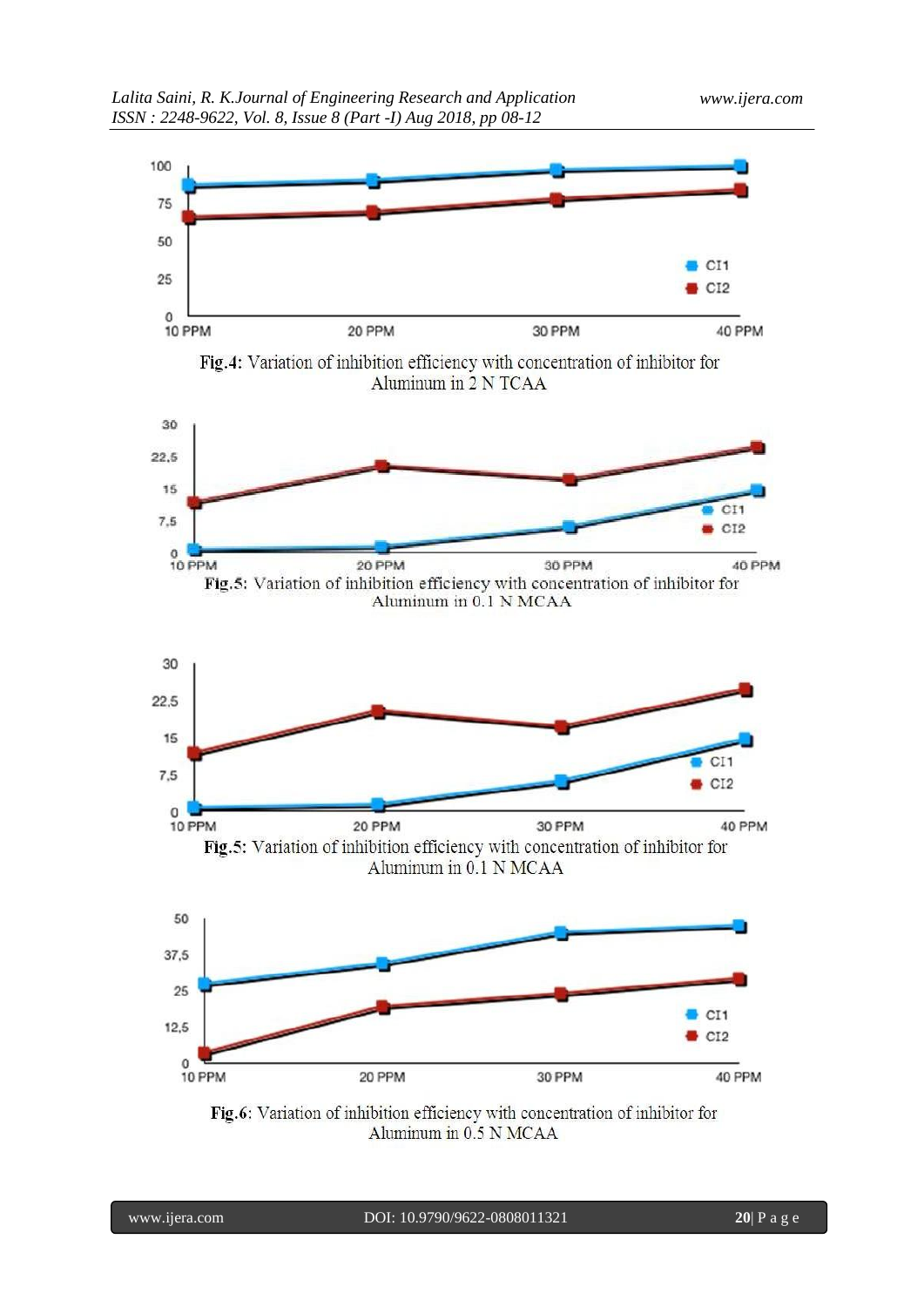

Fig.7: Variation of inhibition efficiency with concentration of inhibitor for Aluminum in 1 N MCAA



Fig.7: Variation of inhibition efficiency with concentration of inhibitor for Aluminum in 1 N MCAA



Fig.8: Variation of inhibition efficiency with concentration of inhibitor for Aluminum in 2 N MCAA